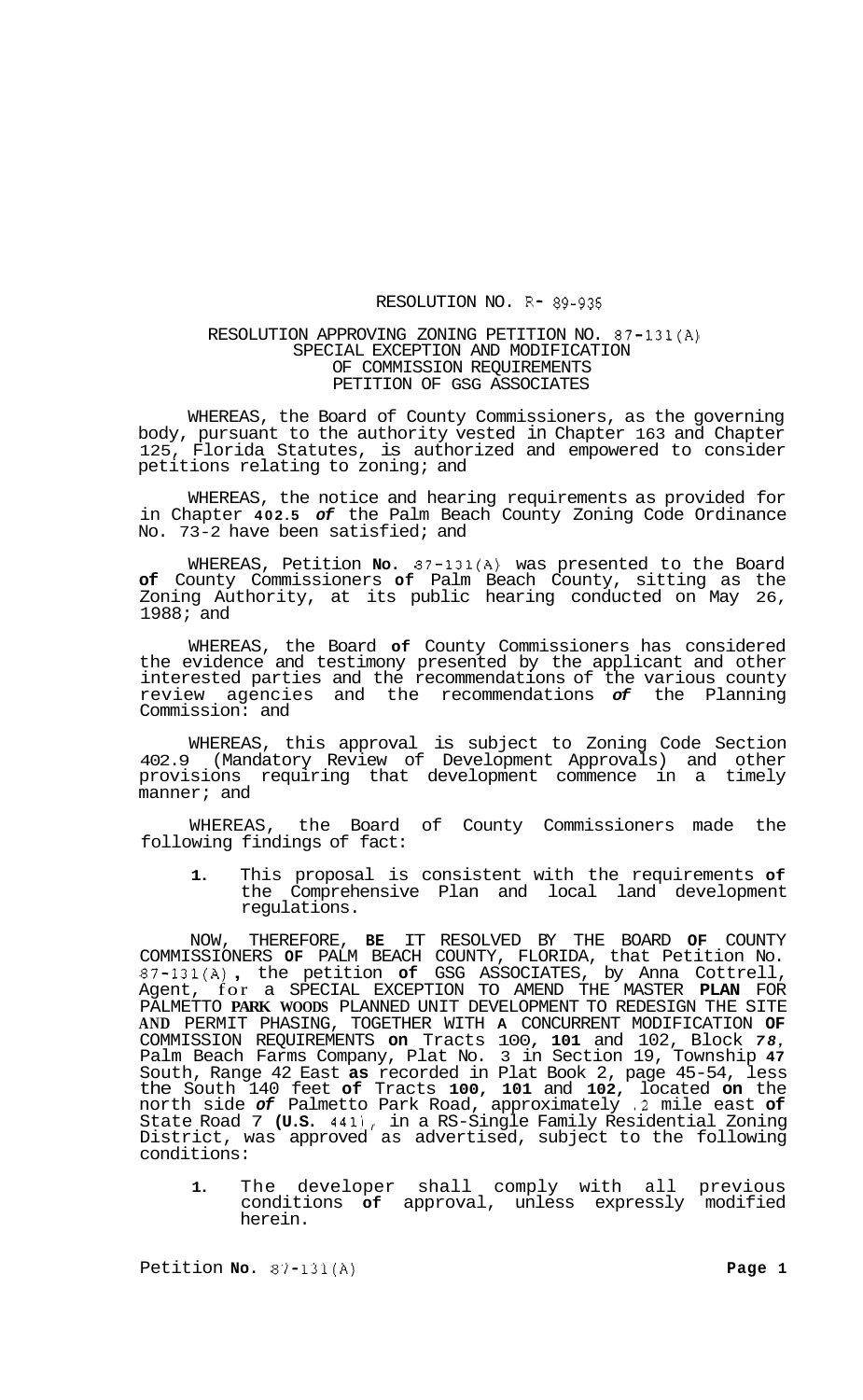- **2.**  Prior to certification, the master plan shall be amended to indicate the following:
	- a. Open space calculations in accordance with Section **500.21.J** of the Zoning Code. The master plan shall clearly identify a minimum of **4.13**  acres of bona fide open space.
	- b. Scaled dimensions of the **1.6** acre open space tract.
- **3.**  Condition **No. 10** of Zoning Petition No. **87-131** approved November, **1987** which presently states:
	- **"10.** The **3.0** acre open space area as designated on the master plan, exhibit **No. 18,** shall be maintained as a passive recreation area for the homeowners of this petition. In addition, this open space shall provide a visual and physical buffer from<br>surrounding Agricultural Residential and surrounding Agricultural Residential Residential Estate residential development."
	- **Is** hereby amended to read as follows:

"The open space area as designated on the master plan, exhibit **No. 25,** shall be maintained *as a*  passive recreation area for the homeowners within this development. This open space shall be a minimum of **1.6** acres. In addition, this open space shall provide a visual and physical buffer from surrounding Agricultural Residential and Residential Estate development."

- **4.**  The property owner shall realign the existing median opening subject to approval by the County Engineer concurrent with onsite paving and drainage improvements. Construction shall be completed prior to the issuance of any Building Permit.
- **5.**  Sewer service is available to the property. Therefore, no septic tank shall be permitted on the site.
- *6.*  Water service is available to the property. Therefore, **no** well shall be permitted **on** the site **to** provide potable water.
- *7.*  All property included in the legal description **of** this petition shall be subject to a Declaration **of**  Restrictions and Covenants acceptable to the County Attorney's Office which shall provide, among other things, for: Formation of a single "master" property owner's association, and automatic membership in the "master" association by any party holding title to any portion **of** the property included in the planned unit development.
- **8.**  Failure to comply with the conditions herein may result in the denial or revocation of a building permit: the